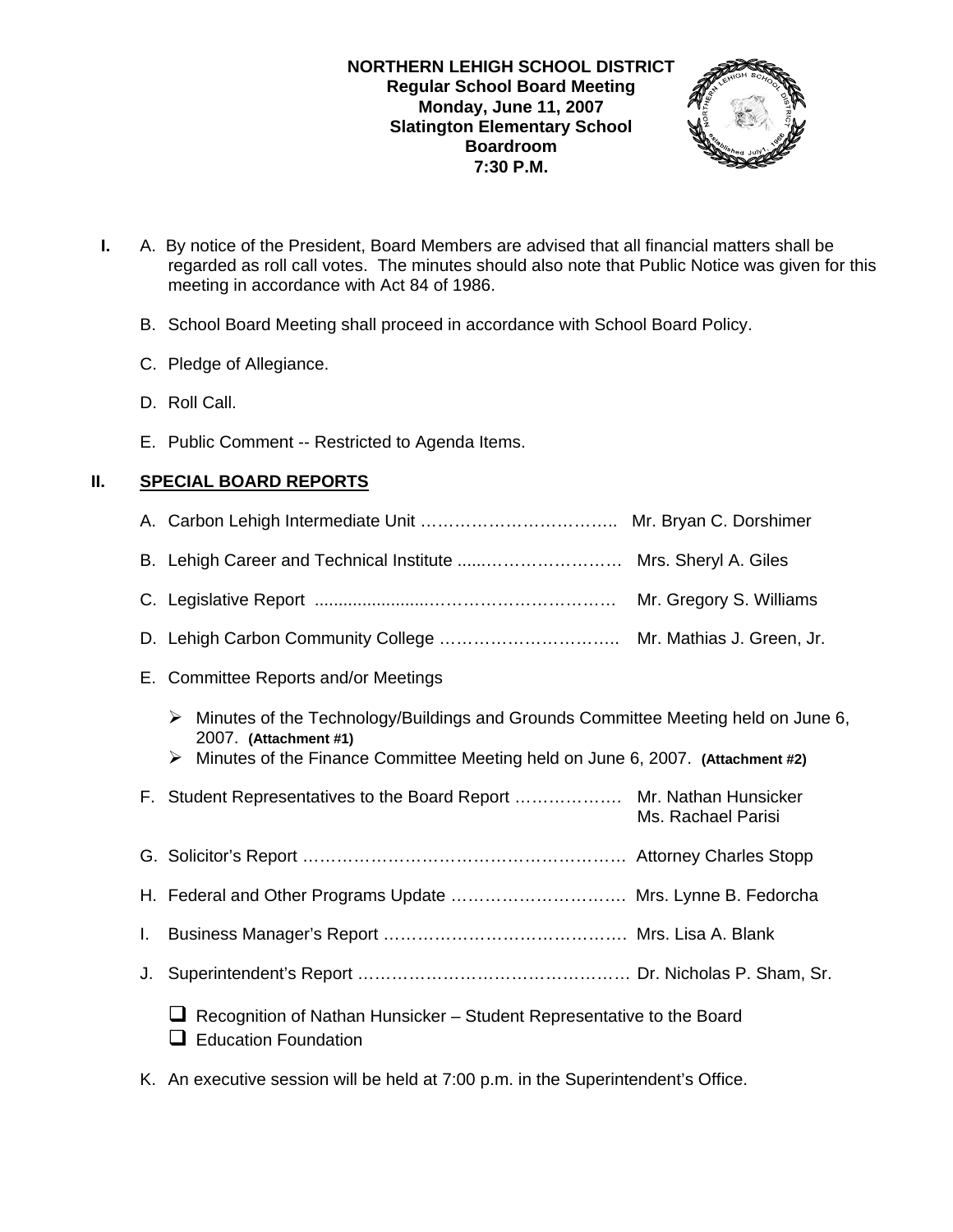# **III. PERSONNEL**

A. Nomination for Appointment – Instructional

| 1. Lori Middaugh           |                                                                                              |
|----------------------------|----------------------------------------------------------------------------------------------|
| Assignment:                | Slatington Elementary 5 <sup>th</sup> grade teacher, replacing Marlene<br>Simock who retired |
| Salary:                    | \$39,000 (Step 1 Bachelors on the 2007-2008 CBA<br>Salary Schedule)                          |
| Effective:                 | August 27, 2007                                                                              |
| 2.   Melissa DeFrain.      |                                                                                              |
| Assignment:                | Peters Elementary Kindergarten teacher, replacing Marsha<br>Burnard who retired              |
| Salary:                    | \$39,000 (Step 1 Bachelors on the 2007-2008 CBA<br>Salary Schedule)                          |
| Effective:                 | August 27, 2007                                                                              |
| 3.<br><b>Kristin Hubbs</b> |                                                                                              |
| Assignment:                | Middle School Math, replacing Theresa Kokinda who resigned                                   |
| Salary:                    | \$41,100 (Step 2 Bachelors + 24 on the 2007-2008 CBA<br>Salary Schedule)                     |
| Effective:                 | August 27, 2007                                                                              |
|                            |                                                                                              |

## B. Substitute – Non-instructional

Approve the following individual as a substitute custodian for the 2007-2008 school year at the 2007-2008 substitute rate of \$7.25 per hour.

Steven Andrews\* *\*Pending Verification of Clearances* 

## C. Leave Without Pay

 Approve the request of employee #220, Slatington Elementary teacher, to take an unpaid medical leave for the first semester of the 2007-2008 school year. She plans to return to her current teaching position on or about January 28, 2008, the first day of the second semester of the school year.

## **IV. CONFERENCES**

## **V. POLICY**

- A. Board Policy  $2^{nd}$  Reading
	- 1. Approve revisions to school board policy #237.1 Pupils Audio and Video Surveillance, as presented after second reading. **(Attachment #3)**
	- 2. Approve revisions to school board policy #209 Pupils Health Examinations/Screenings, as presented after second reading. **(Attachment #4)**
	- 3. Approve revisions to school board policy #115 Programs Vocational/Career Education, as presented after second reading. **(Attachment #5)**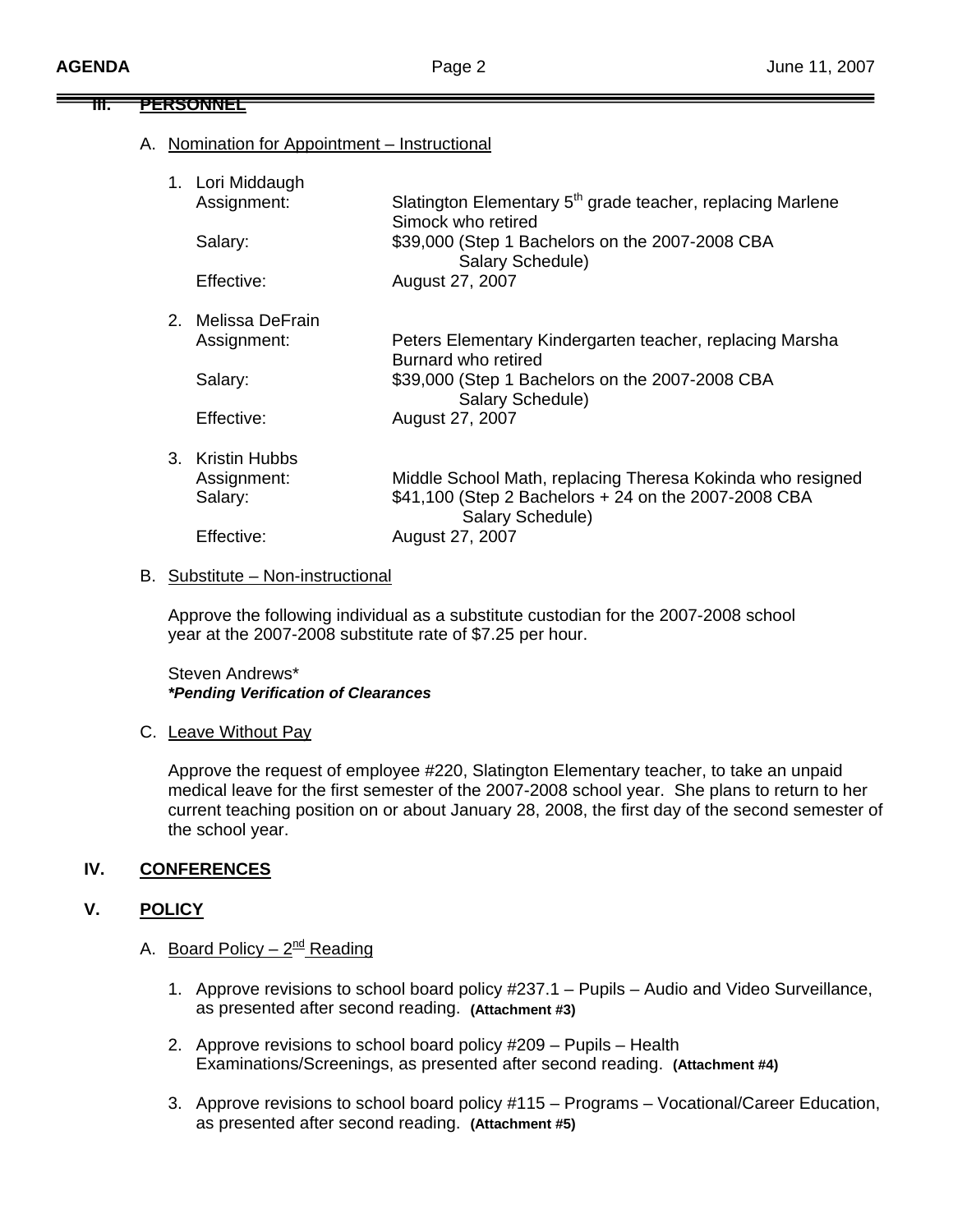#### B. Student Representative to the Board

 Approve Michael Showak as a Student Representative to the Board for the 2007- 2008 school year. Michael has been elected as the junior representative to the board and will serve from September 2007 through June 2008. Rachael Parisi will serve as a student representative to the board as the senior representative until June 2008.

C. Approve to adopt the Carbon Lehigh Intermediate Unit's Policies, Procedures and Use of Funds for submission with the 2007-2008 IDEA B, Section 611 project application.

### *Notice of Adoption of Policies, Procedures and Use of Funds by School District*

 *The Northern Lehigh School District hereby gives notice of its adoption of the Carbon Lehigh Intermediate Unit's policies and procedures under the federal requirements of 34 CFR 300.211. A copy of the policies and procedures are maintained for review in the administrative offices. The IU-adopted policies and procedures are implemented to fulfill the requirements of 22 PA Code Chapter 14 and the regulatory requirements under the Individuals with Disabilities Education Act – Part B.* 

#### D. Resolution Supporting Pennsylvania House Bill 446

 Approve the resolution to support Representative Karen Beyer's Pennsylvania House Bill 446, to transfer funding responsibility for cyber charter schools to the Commonwealth of Pennsylvania, as presented. **(Attachment #6)**

### **VI. CURRICULUM AND INSTRUCTION**

#### **VII. OLD BUSINESS**

A. Motion to remove from the table and approve the corrected Compensation Agreement for the Confidential Secretary to the Superintendent for the 2006-2007, 2007-2008 and 2008-2009 school years. **(Attachment #7)**

### **VIII. NEW BUSINESS**

#### **IX. FINANCIAL**

- A. Approve the Following Financial Reports:
	- 1. General Fund month of May
	- 2. Athletic Fund month of May
	- 3. Capital Reserve month of May
	- 4. Cafeteria Fund month of May
	- 5. NLMS Student Activities Account month of May
- B. Approve the Following List of Bills:
	- 1. General Fund months of May and June
	- 2. Athletic Fund month of May
	- 3. Construction Fund for month of June
	- 4. Cafeteria Fund month of May and June
- C. Remove from the table the Commercial Package and Automobile (Vehicle Liability, General Liability Property Insurance and Boiler and Machinery) Graphic Arts (UTICA) National Insurance Company for a total cost of \$56,878.00. The premium is an increase of \$2,066.00 over last year's rate.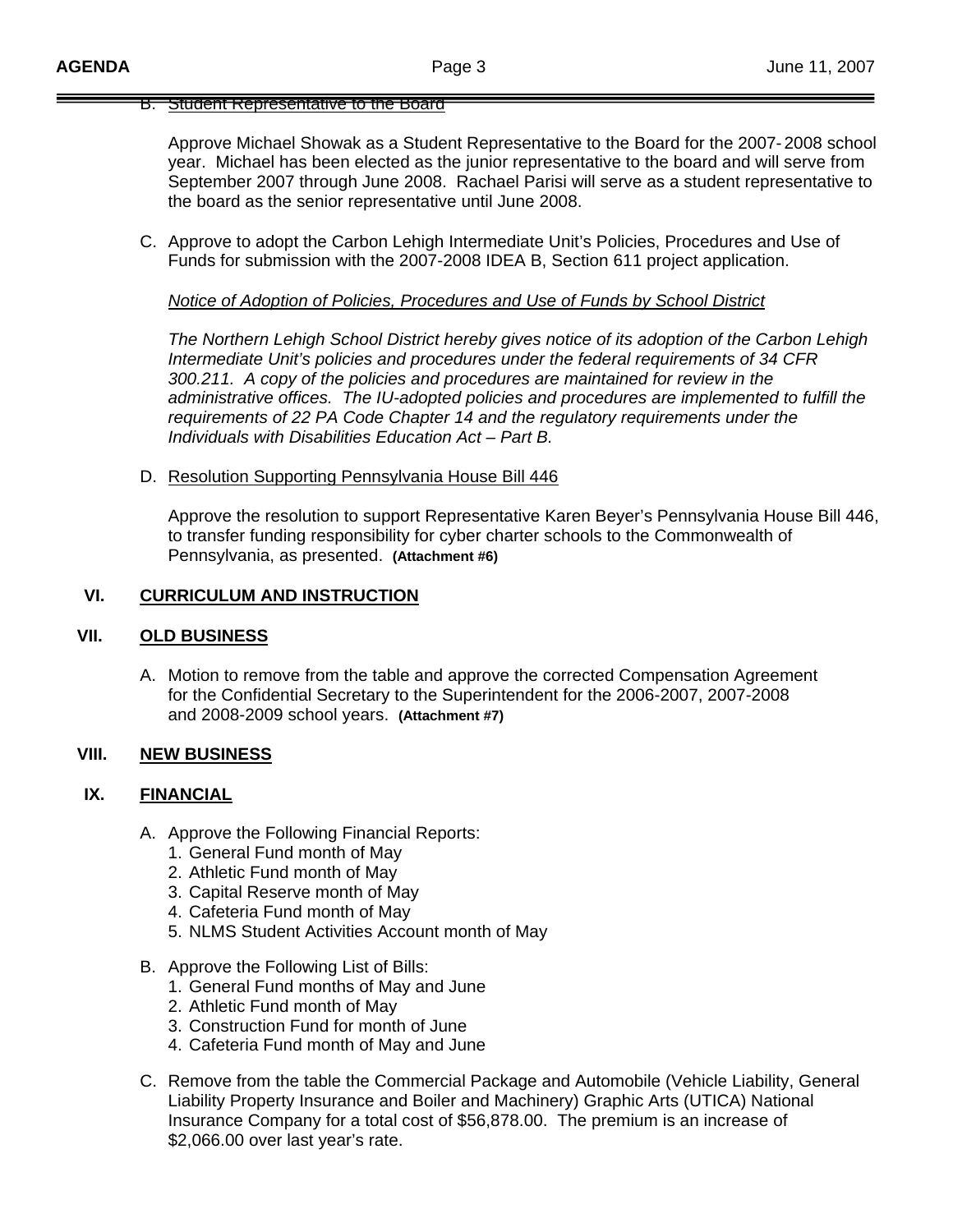- D. Approve budgetary transfer for the 2006-2007 fiscal year including any budgetary transfers for the end of year audit. **(Attachment #8)**
- E. Motion to approve a trial run of a breakfast program at the high school from September 5, 2007 through October 31, 2007. Estimated expensed include 1 hour of labor (\$16.00) and the cost of food. The lunch room will be monitored by staff with no increase in hours to their normal work day. Price is \$1.25 per breakfast and reduced cost is \$.30. National School Lunch Program Subsidy is \$.24 for each paid breakfast, \$1.31 for each free breakfast and \$1.01for each reduced breakfast. The breakfast program will entitle the high school to an additional \$.12 subsidy for each lunch served.
- F. Motion to approve Eastern Consultants, Inc to write the specs and create the bid package for the High School Generator Project at a cost of \$14,240. This cost will be reduced by \$2,000 if contract entered into within 90 days.
- G. Award the bid for the High School Paving Project to Livengood Excavators, Inc at a cost of \$293,580.18. Livengood Excavators, Inc will install 2 raised crosswalks, instead of speed bumps, at an additional cost not to exceed \$5,000. **(Attachment #9)**
- H. Award the bid for the High School Closed Circuit TV Upgrade to Berkshire Systems Group, Inc at a cost of \$45,788.00. Post warranty annual maintenance cost is \$2,104.  **(Attachment #10)**
- I. Approve Remco, Inc as a preventative maintenance service provider for the cafeteria equipment in all four buildings at a cost of \$3,250. **(Attachment #11)**
- J. Authorize the Board President to sign a contract with The Architectural Studios as per board approval on April 10, 2007. This contract is for PLANCON services for the high school science lab. **(Attachment #12)**
- K. Approve entering into a five (5) year contract with OnHand Schools to provide data warehousing software and services at a cost of \$10,470 per year. With the approval of a 5 year agreement OnHand Schools will waive all setup fees which total \$7,500. The money for this has already been budgeted in the 2006-07 budget and has been included in the 2007-08 budget. **(Attachment #13)**
- L. Approve the upgrade of the student information system, PowerSchool Pro to PowerSchool Premium at an additional yearly cost of \$2,344.85 for five (5) years and renew our contract with Carbon Lehigh Intermediate Unit #21 to provide PowerSchool Premium for five (5) years. **(Attachment #14)**
- M. Authorize administration to purchase replacement computer equipment for the High School Computer Labs Rooms 303, 305, 311 and for Administrators and Staff, that will be financed through a three (3) year lease California First Leasing Corporation 18201 Von Karman Avenue, Suite 800 Irvine, CA 92612 with an annual payment not to exceed \$54,000 with a one (\$1) dollar buyout option at end of the lease, pending adoption of 2007-2008 budget.

# **X. LEGAL**

# **XI. CORRESPONDENCE**

## **XII.** I**NFORMATION**

A. Minutes of the Lehigh Carbon Community College Board of Trustees meeting held on May 3, 2007.